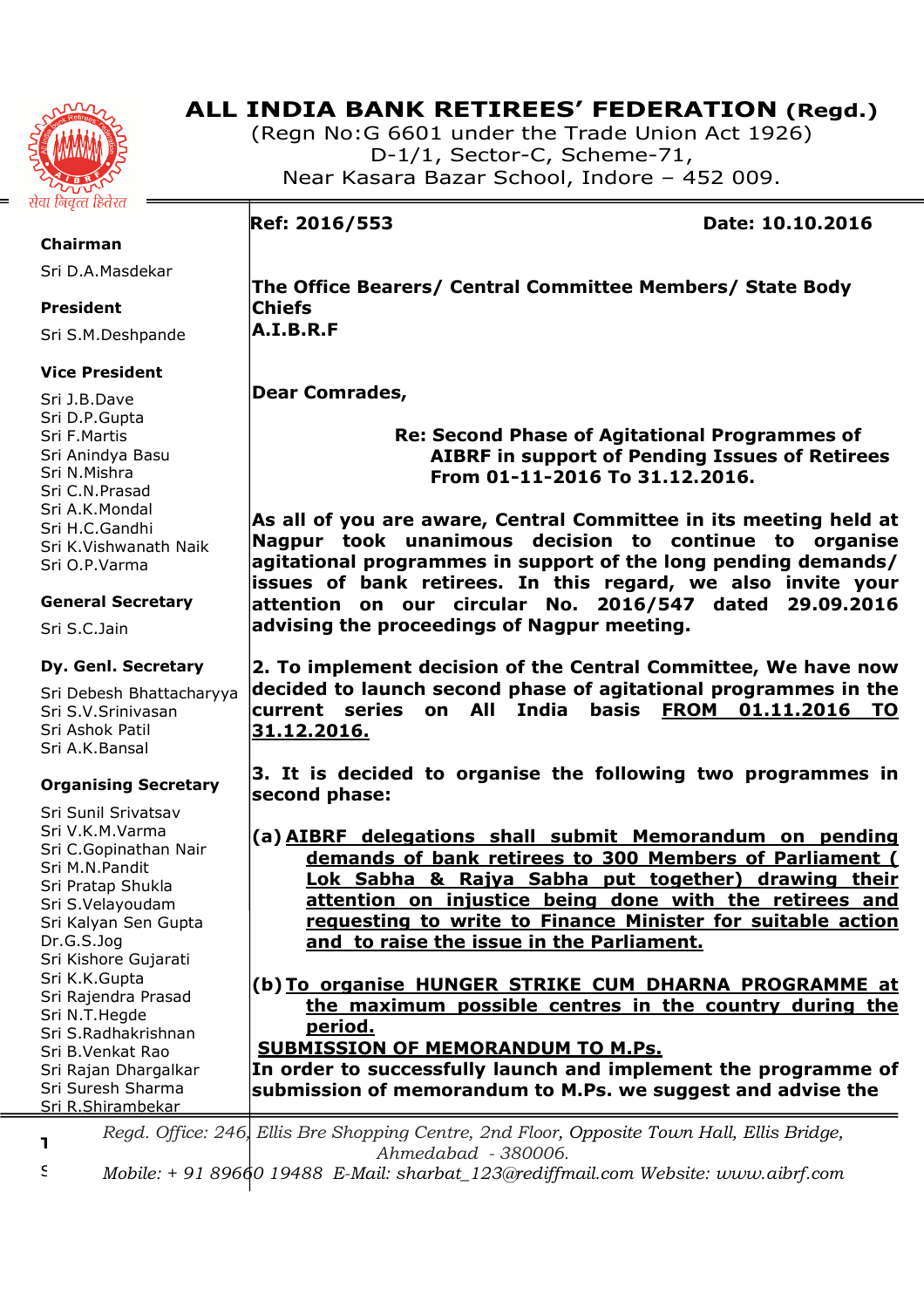# **ALL INDIA BANK RETIREES' FEDERATION (Regd.)**

(Regn No:G 6601 under the Trade Union Act 1926) D-1/1, Sector-C, Scheme-71, Near Kasara Bazar School, Indore – 452 009.

**following steps to be taken :** 

#### **Chairman**

Sri D.A.Masdekar

#### **President**

Sri S.M.Deshpande

## **Vice President**

Sri J.B.Dave Sri D.P.Gupta Sri F.Martis Sri Anindya Basu Sri N.Mishra Sri C.N.Prasad Sri A.K.Mondal Sri H.C.Gandhi Sri K.Vishwanath Naik Sri O.P.Varma

## **General Secretary**

Sri S.C.Jain

## **Dy. Genl. Secretary**

Sri Debesh Bhattacharyya Sri S.V.Srinivasan Sri Ashok Patil Sri A.K.Bansal

## **Organising Secretary**

Sri Sunil Srivatsav Sri V.K.M.Varma Sri C.Gopinathan Nair Sri M.N.Pandit Sri Pratap Shukla Sri S.Velayoudam Sri Kalyan Sen Gupta Dr.G.S.Jog Sri Kishore Gujarati Sri K.K.Gupta Sri Rajendra Prasad Sri N.T.Hegde Sri S.Radhakrishnan Sri B.Venkat Rao Sri Rajan Dhargalkar Sri Suresh Sharma Sri R.Shirambekar

- **(a) We enclose state wise list of office bearers and central committee members and also state wise list of Members of Parliament for your ready reference.**
- **(b)We also enclose summary of centre wise list of office bearers and central committee members. You will kindly note that our office bearers and central committee members are stationed in 47 cities in almost all states of the country. We have 36 office bearers and about 130 central committee members and take responsibility of submitting 2 M.Ps. each, we can easily achieve target of 300 MPs. We hope these data base will help you in preparing action plan.**
- **(c) We request state body convenor, office bearers and central committee members should meet immediately and constitute delegations under leadership of each office bearers/ central committee members of the state and give them task of submitting the memorandum to the specific M.P. in person. Activists, office bearers of the affiliates and other influential persons of the area may be included in such delegations. This work must be undertaken on the priority basis. We request state bodies to send list of such AIBRF delegations along with the list of M.Ps. for our record and monitoring. Wherever our state bodies do not exist at present, office bearers and cc members of the area should coordinate and take initiative for submission of the memorandum.**
- **(d)We are revising the memorandum on retiree demands with some changes and send to all concerned shortly.**
- **(e) While submitting the memorandum, request should be made to MPs for forwarding the same to the FM with favourable recommendations and to raise the retiree issues in the parliament.**
- **(f) Photographs taken on the occasion may be sent to us for compiling the data.**
- **(g) Publicity may be given in local media.**
- **(h) You may forward suggestions if you have any to make the program successfully.**
- **(i) We seek cooperation and active involvement from each and every office bearers and central committee members for**

**Treasurer**  *Regd. Office: 246, Ellis Bre Shopping Centre, 2nd Floor, Opposite Town Hall, Ellis Bridge, Ahmedabad - 380006.* 

Sri M.S.Chourey *Mobile: + 91 89660 19488 E-Mail: sharbat\_123@rediffmail.com Website: www.aibrf.com*